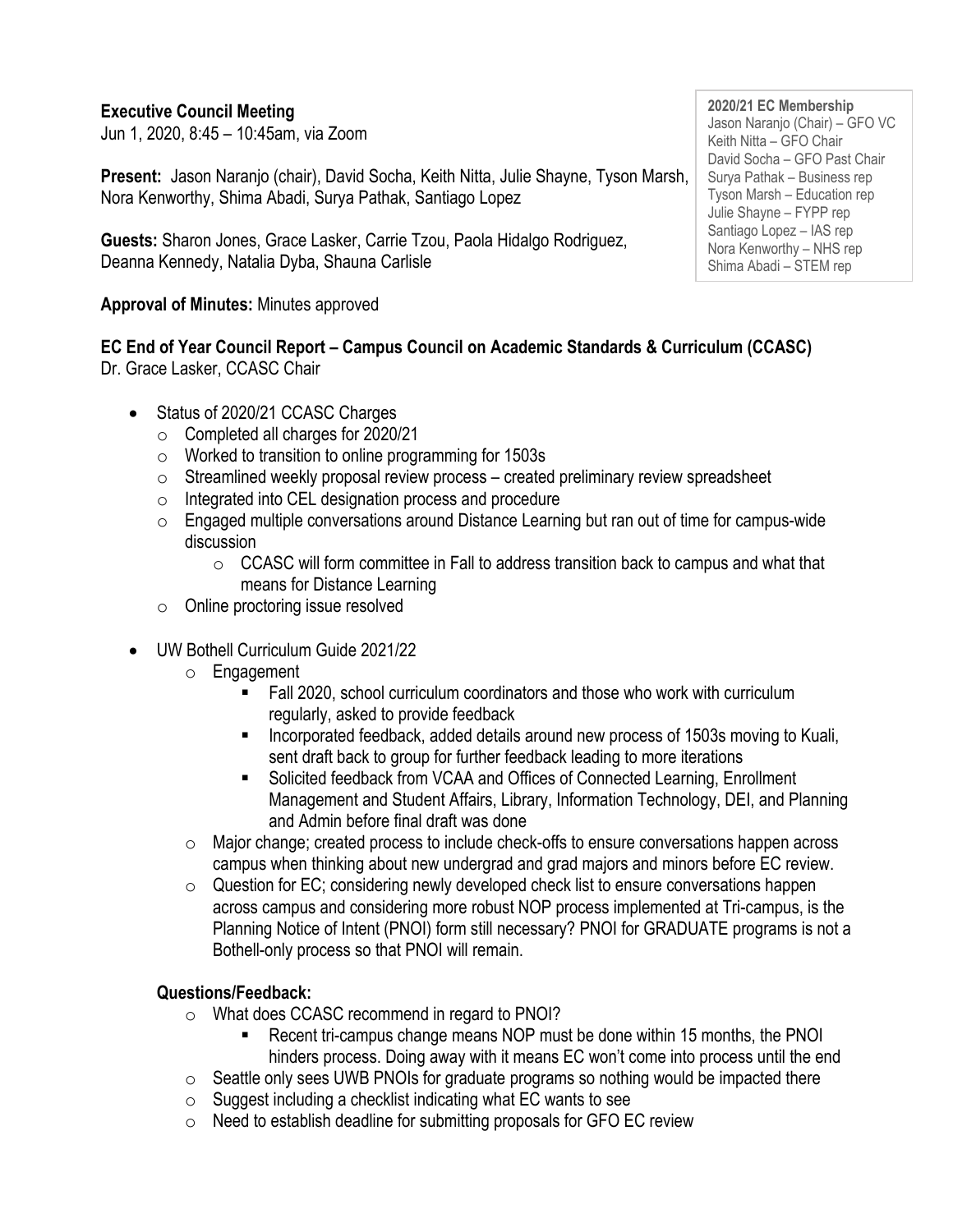- $\circ$  Reasonable to do away with PNOI but have NOP go to EC in parallel as it is going through the process?
	- Could develop timeline for EC and remove PNOI from strict timeline but keep it in parallel process to assess its value
- $\circ$  Suggest including in checklist, a question asking if faculty will be pulled from existing majors to teach in new program. And staff impact.
- $\circ$  Suggest including the following in quide:
	- "As of" or "Last updated" date
	- List of approval processes it goes through
	- Brief list of revisions since last draft
	- **E** Unique numbers for headers so readers can be guided to those sections easily.

### **MOTION BY NITTA TO APPROVE CHANGES TO UWB CURRICULUM GUIDE SECONDED BY SHAYNE PASSED WITHOUT DISSENT**

# **EC End of Year Council Report – Campus Council on Promotion & Tenure (CCPT)**

Dr. Carrie Tzou, CCPT Chair

- 15 total P&T cases in 2020/21, 8 mandatory and 7 non-mandatory. Next year's anticipated caseload is 35-37, largest ever
- CCPT handbook updated to reflect new DEI language in faculty code. Need EC approval.
- 4 main areas of year-end reflection and discussion from CCPT:
	- o External Reviewers
		- Several situations of borderline conflict of interest regarding externals reviewers
			- CCPT raised questions with Deans about who should be an external reviewer
			- CCPT has dual role of process check and evaluative check. Main goal is to address and document all possible concerns before forwarding on to VCAA
		- What are the appropriate ranks of external reviewers for teaching-track faculty?
			- Ex: when teaching track faculty external reviewers all full professors
		- **■** Universities don't all name or rank teaching track faculty in the same way, that makes it challenging to identify teaching track appropriate rank for appropriate promotion
		- CCPT presented recommendation to Deans that a chart of all external reviewers who submitted reviews be included in dossiers, indicating if reviewers are from candidate's or committee's list
			- OE/HR is creating a fillable template to include in Interfolio
			- Completing chart is optional so less likely to be completed, need to spread the word and encourage people to complete it
	- o Interfolio as a Platform
		- Due to slow speed of Interfolio, OE/HR will download cases as .pdfs to google drive
			- Organization of files becomes very important since pdfs will be 100s of pages
				- o Suggest including coversheet that marks beginning of each section and indicates what to expect (i.e. scholarship, teaching, service, etc.)
		- Portfolio structure and composition. CCPT suggestions to Deans:
			- $\circ$  Include template in dossiers that orients reviewers to materials they should expect as each school/unit may have different requirements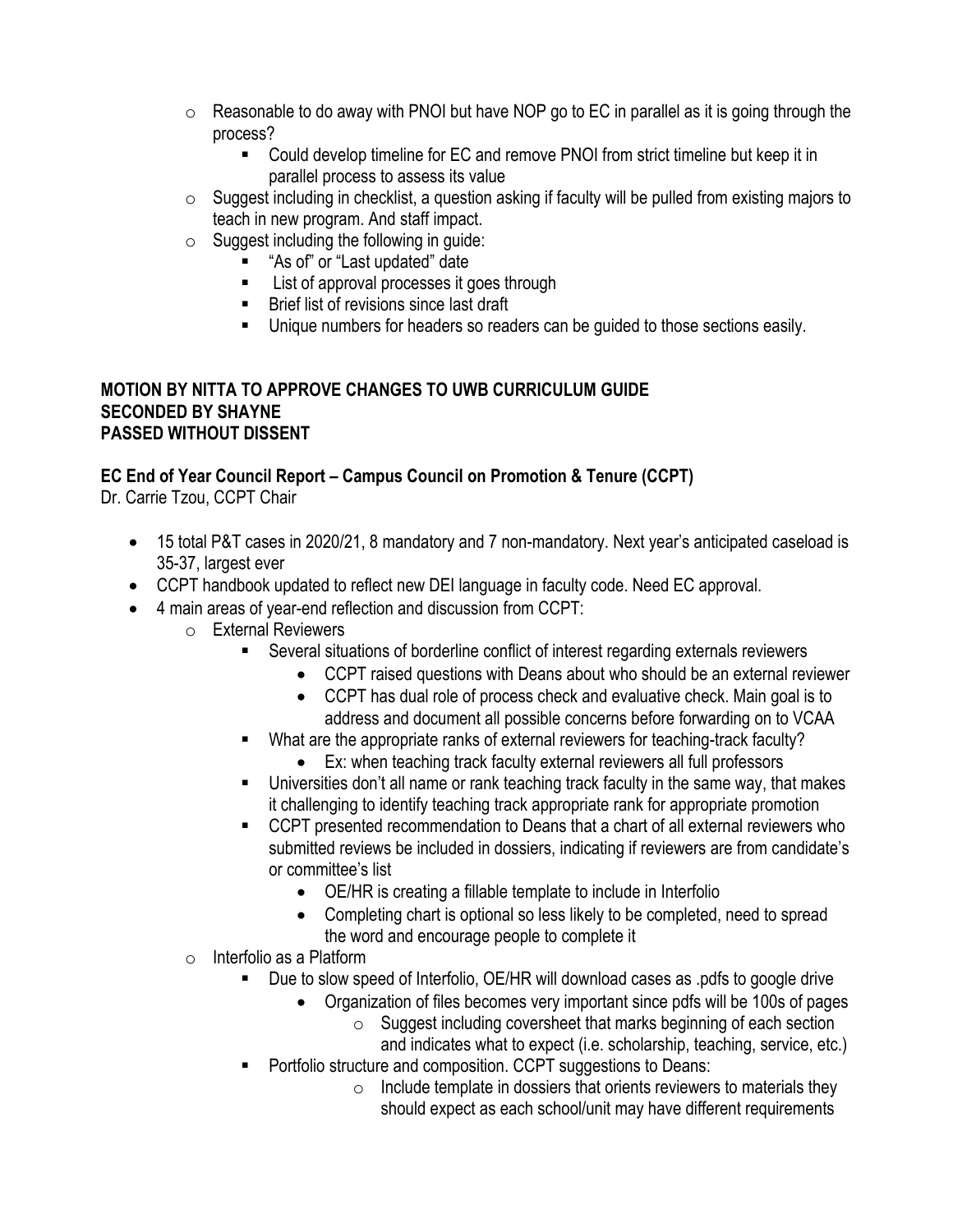- $\circ$  Include record of all leaves taken with dates to cut down on CCPT having to investigate gaps. No details required, only dates.
- $\circ$  Include chart of teaching evaluations (not currently uniformly used but should be)
- $\circ$  Be explicit about trajectory in narrative in each relevant section

## **Questions/Feedback:**

- Examples of suggested charts and cover sheets would be useful
	- $\circ$  Peer observation cover page and chart of teaching evaluations already exist as templates from OE/HR and are currently optional but not uniformly used
- Helpful to include brief explanations for each recommendation as to what questions these suggestions help to answer
- Is there a formal process to go through to decide what gets added to dossiers?
	- $\circ$  EC chair suggests (if EC votes to endorse suggestions) putting forth a recommendation to Chancellor and VC that encapsulates what CCPT has found and suggests for campus
		- What goes into dossiers is determined by schools (other than what provost requires), unsure if we can dictate what goes in across schools
		- There can be (and will be for next cycle) a VCAA-required section. May be able to include a shared set of expectations across schools there
- Ongoing CCPT Issues:
	- $\circ$  4<sup>th</sup> year in a row that faculty voted in all female-identifying members to CCPT. This is a problematic pattern of who is doing the tremendous amount of work of CCPT.
		- Suggest including current make-up of councils when calling for nominees
	- o Ongoing issue of CCPT members from smaller schools having higher workloads
		- To reduce workload CCPT chair recommends having a subset of 3 CCPT members read each case instead of all members reading all cases. After members recuse themselves from cases, chair would assign cases to reviewers.
			- Neither faculty code nor CCPT handbook goes into detail of process.
			- How does EC want to handle suggested change to process?

### **Questions/Feedback:**

- $\circ$  At provost level, dossiers with few votes will get questioned. Having few votes minimizes the weight of those votes.
	- Could have "lead" reviewers do full review, present to committee, and committee looks at few key things, then it goes to full committee vote without everyone having to do exhaustive review
- $\circ$  If not specified in faculty code or CCPT handbook, it is practice that CCPT chair and committee can establish procedures. Good to brief EC prior to implementing though.
- o Nitta suggests EC hold a consent vote for CCPT's recommendations and then Nitta and Naranjo will formalize recommendations over summer and send on to administration.
	- EC needs to be careful to not reach too far into how CCPT runs processes
- $\circ$  Motion is to support the efforts of CCPT to work with campus to improve P&T process through the suggested (but not required) changes and call on admins and Deans to enact the recommendations in schools.
	- Tzou will gather recommendations, write an explanation for each to include how they will make the process more efficient. This will go to candidates as well.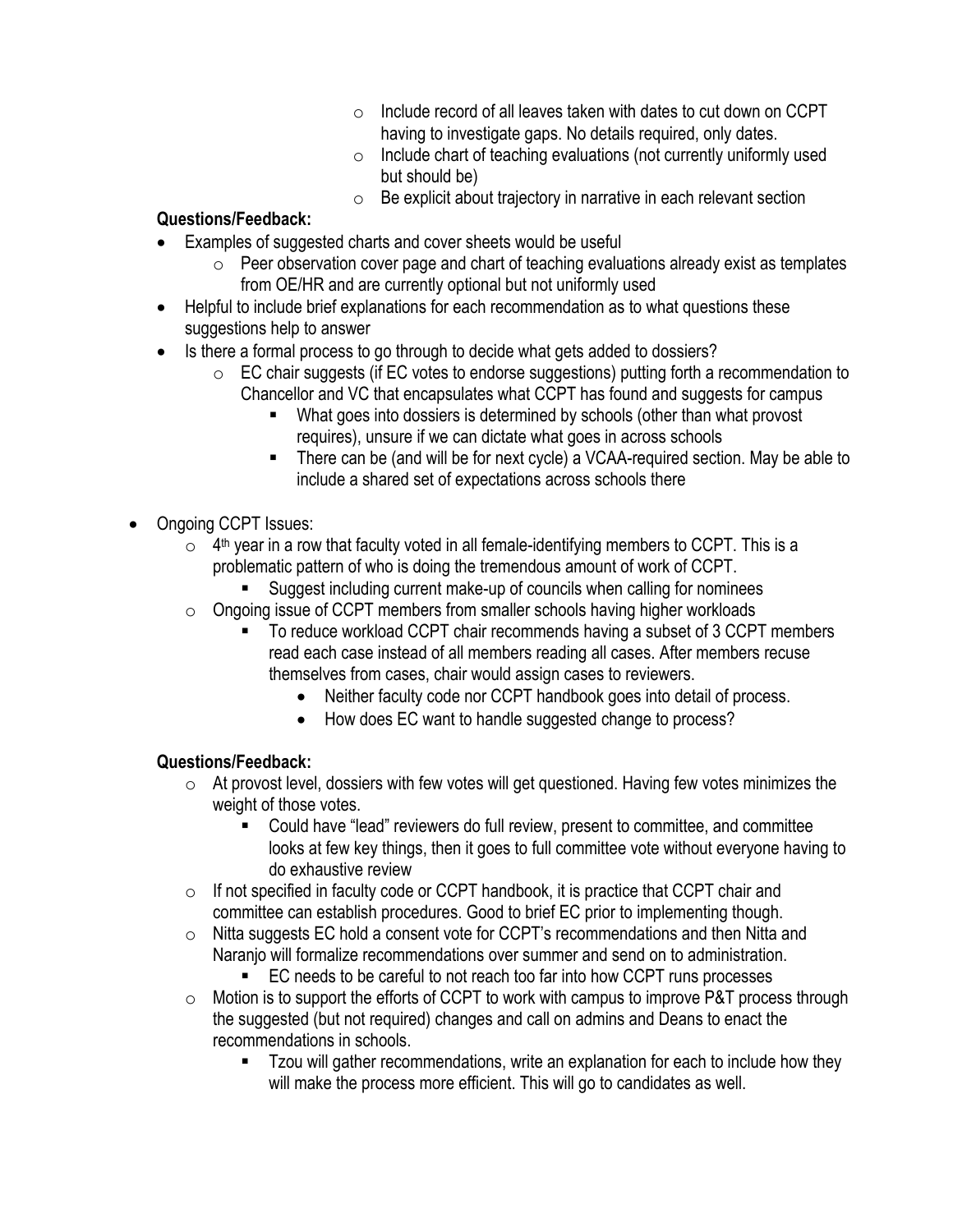#### **MOTION BY NITTA TO SUPPORT ADOPTION OF RECOMMENDATIONS PUT FORTH BY CCPT SECONDED BY SHAYNE PASSED WITHOUT DISSENT**

#### **CEL Course Designation Conversation Revisited**

Paola Rodriguez Hidalgo, Deanna Kennedy, Natalia Dyba

- Why a CEL course designation?
	- $\circ$  Student visibility
	- o Supports assessment of community engaged learning and campus-wide learning goals
	- $\circ$  Enhances quality
	- o Addresses Carnegie question: *"Does the institution have a definition, standard components, and a process for identifying community-engaged courses?"*
- Two processes currently happening at once:
	- o Tri-campus UW wide CEL definition and registrar tagging
	- o UWB internal process for designating CEL courses
- Creative and feedback loops:
	- o Carnegie Curricular working group created initial draft course process in 2018
	- o 2020-21 Community Engagement Council Curricular/Co-Curricular working group draft course designation process
	- o GFO EC tri campus CEL definition update
	- o Consult with Grace, CCASC chair to make sure it aligns with curricular procedures
	- o 1st draft form and rubric shared with full CE Council for feedback. CE Council faculty provided individual and collective feedback
	- o 2nd draft shared with a couple faculty in each School outside of CE Council for feedback
	- o 3rd drafts compiled
	- o Review course designation process with CCASC for feedback
	- $\circ$  GFO EC UWB CEL internal process, form, rubric update
	- o Advisors Council, and Academic Directors of each School for feedback
	- o Finalize process with CCASC
	- o Review process, form and rubric with GFO EC
	- o Pilot CEL course designation process in 2021-22, slow roll out with target number of courses approved. Start with ongoing CBLR courses
- Goals for today:
	- o Respond to proposed CEL designation process
	- o Talk about moving forward with piloting the process and assigning the CEL designation in Autumn quarter while continuing to collect feedback from faculty to refine the process
- Issues for GFO EC input re: proposed process:
	- o CBLR Office as primary owner/ manager of the CEL designation process
	- o Faculty voice in approving CEL forms
	- o Grandfathering in existing, ongoing CBLR courses to have the CEL designation
- Feedback loops since May 2021 meeting:
	- o Campus Council on Assessment of Learning (CCAL)
	- o School Curriculum Committees
		- Received: Business, IAS, NHS
		- Pending: STEM, SES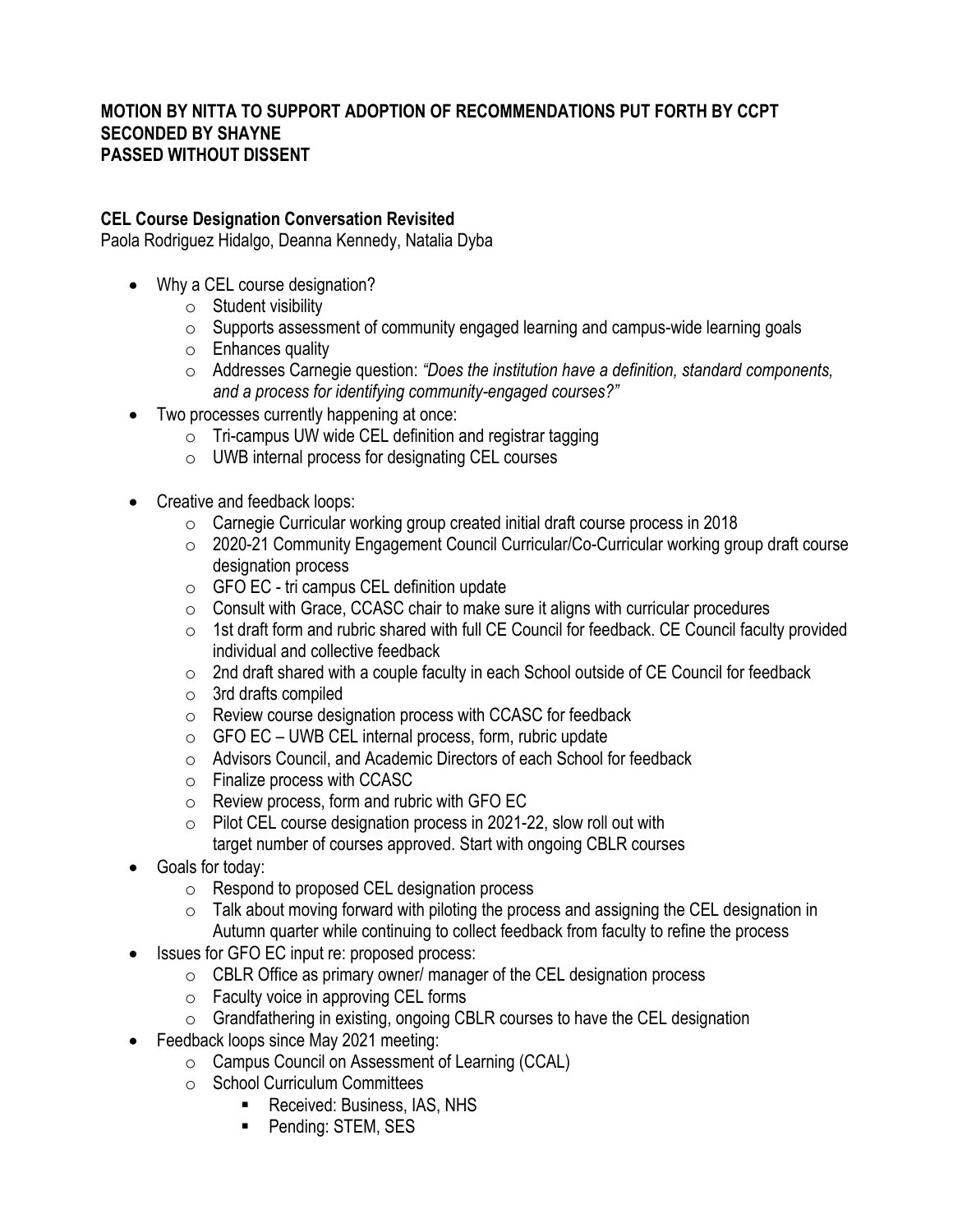- o Community of Professional Advisors (CPA)
- o Undergraduate Academic Advising Leadership Council (UAALC)
- Feedback received. Major suggestions/concerns:
	- $\circ$  Concern about the CEL form being too cumbersome and setting the bar too high  $\circ$ discouraging
	- o Recognized need for process to be formative; training
	- $\circ$  Concern about standing CEL designation for non-field/ applied experience classes due to:
		- quality control of community partnerships,
		- "forcing" faculty to engage in CEL when not prepared
	- $\circ$  Articulate purpose of pursuing the designation
	- o Provide definitions and examples of "sticky" terms like reciprocal, just and equitable development
	- o Add "sustainable" to "Just and Equitable Impact"
	- $\circ$  Confusion about CEL form also asking to list
	- $\circ$  other designations
- Next steps:
	- $\circ$  Do you have feedback before the CBLR Office moves forward with the proposed CEL designation process to be piloted during Autumn 2021?
	- o Do you have feedback about the continued incorporation of faculty feedback into the draft CEL designation form and rubric as the pilot process is rolled out?
	- o What role should the GFO EC have in this process as it moves forward?

## **Questions/Feedback**

- Concern of process being too cumbersome could be remedied with training and quidance for faculty
- What are staff/financial impact for CBLR? Has this been vetted through Carolyn Brennan, head of Office of Connected Learning which oversees CBLR?
	- $\circ$  VCAA needs to be informed of how this process (admin support with faculty feedback) is going to be managed and the impact on staff. Faculty are delegating a curricular change process to staff. Need to take a closer look at that.
		- Faculty will shepherd review process and will be supported by CBLR staff and will receive some sort of release or stipend to do that work
		- VCAA cannot support moving pilot forward in Fall until impacts are better understood. Winter or Spring instead.
	- $\circ$  Since process will not involve GFO council support, unnecessary for EC to vote on anything but good to bring final plan back to EC in Fall for final feedback
	- Is there a way to retroactively apply the CEL designation?
		- $\circ$  No, but hopefully one day
- What happens if a course is designated CBLR but partners back out?
	- $\circ$  CBLR office will help come up with a solution to ensure it stays a CBLR course
- In formalizing courses as CBLR is there an incentive for faculty? Why is this something they might want to do? How does this impact the organic way that a lot of community partnerships occur? What are the ethical questions issues that may arise in formalizing CBLR courses?
	- $\circ$  Work already being done, this is just moving it to a more transparent and formalized process

Chair's summary and suggestion is that working group working directly with VCAA's office to clarify questions and bring back the EC for review in Fall quarter for a perspective Winter pilot program.